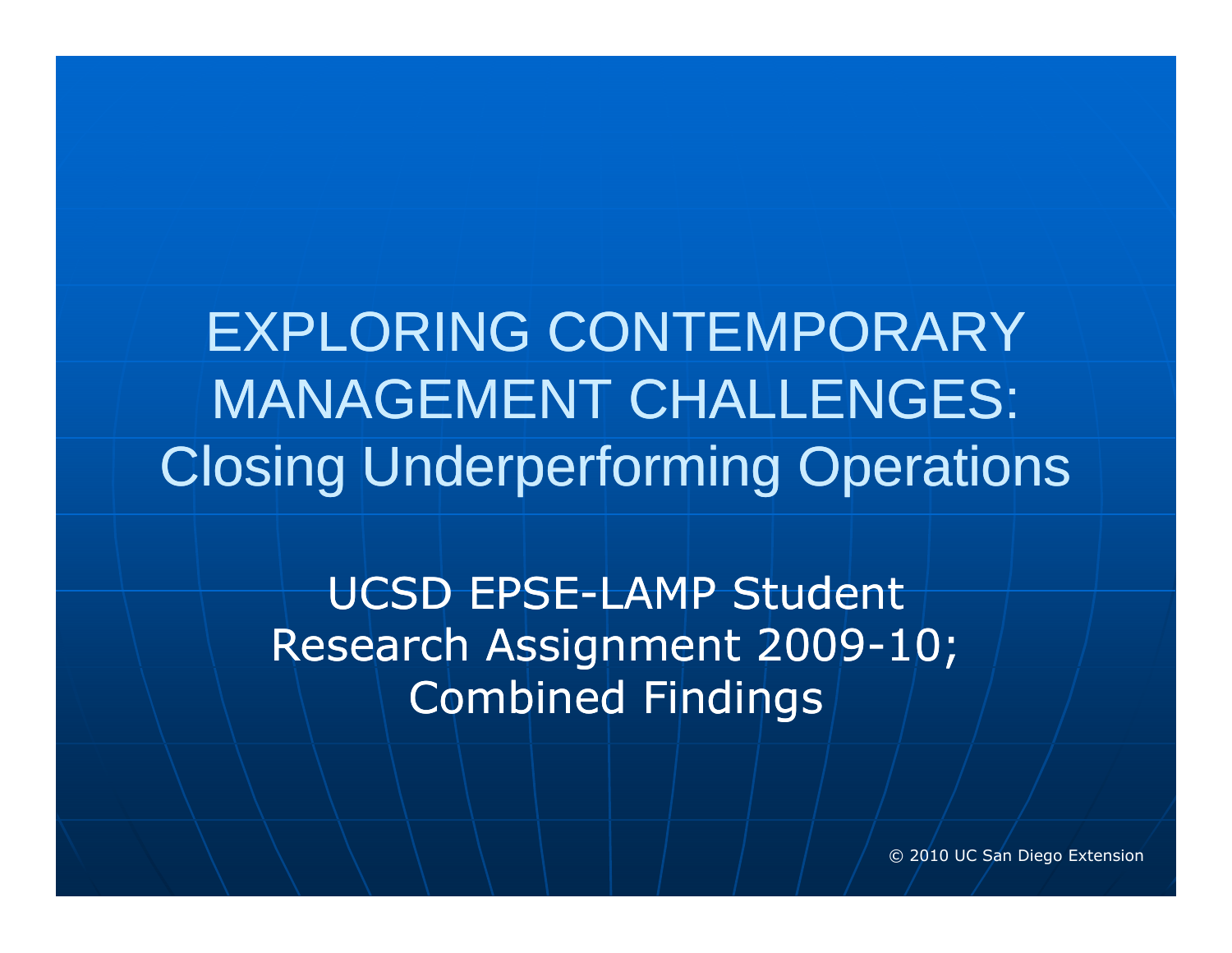# OUTLINE

 $\blacksquare$  The Assignment **Information Received** Combined Findings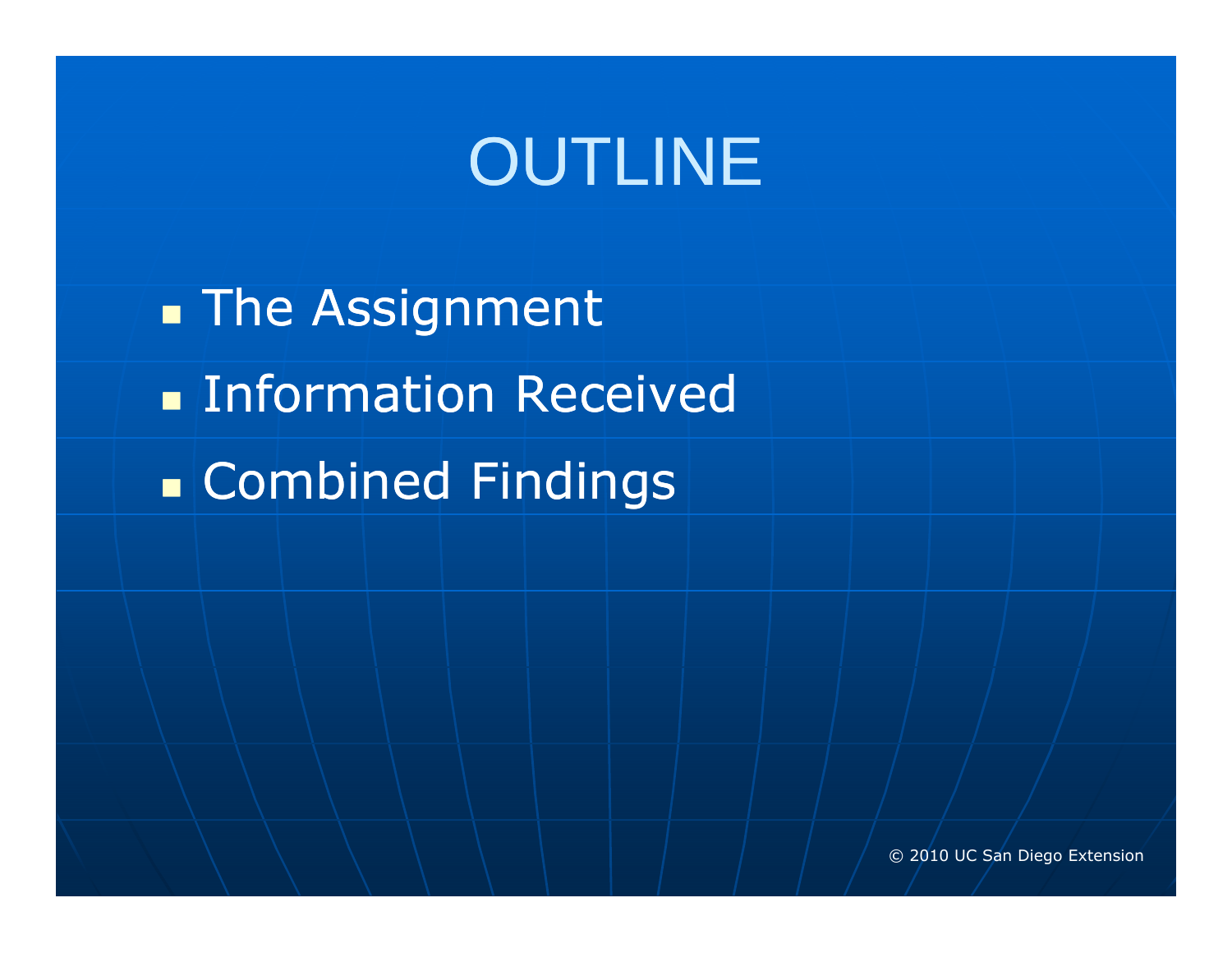## THE ASSIGNMENT

### **understand the challenge**

- *criteria and measures by which decisions are made to close/end business unit/efforts, including how these*  criteria and measures differ by industry or marketplace
- *best practices to mitigate risks mitigate – customers, talent, knowledge, market position – when closing a product line line*
- Gather information
- **Look for common themes**
- $\blacksquare$  Document findings, give personal analysis and recommendations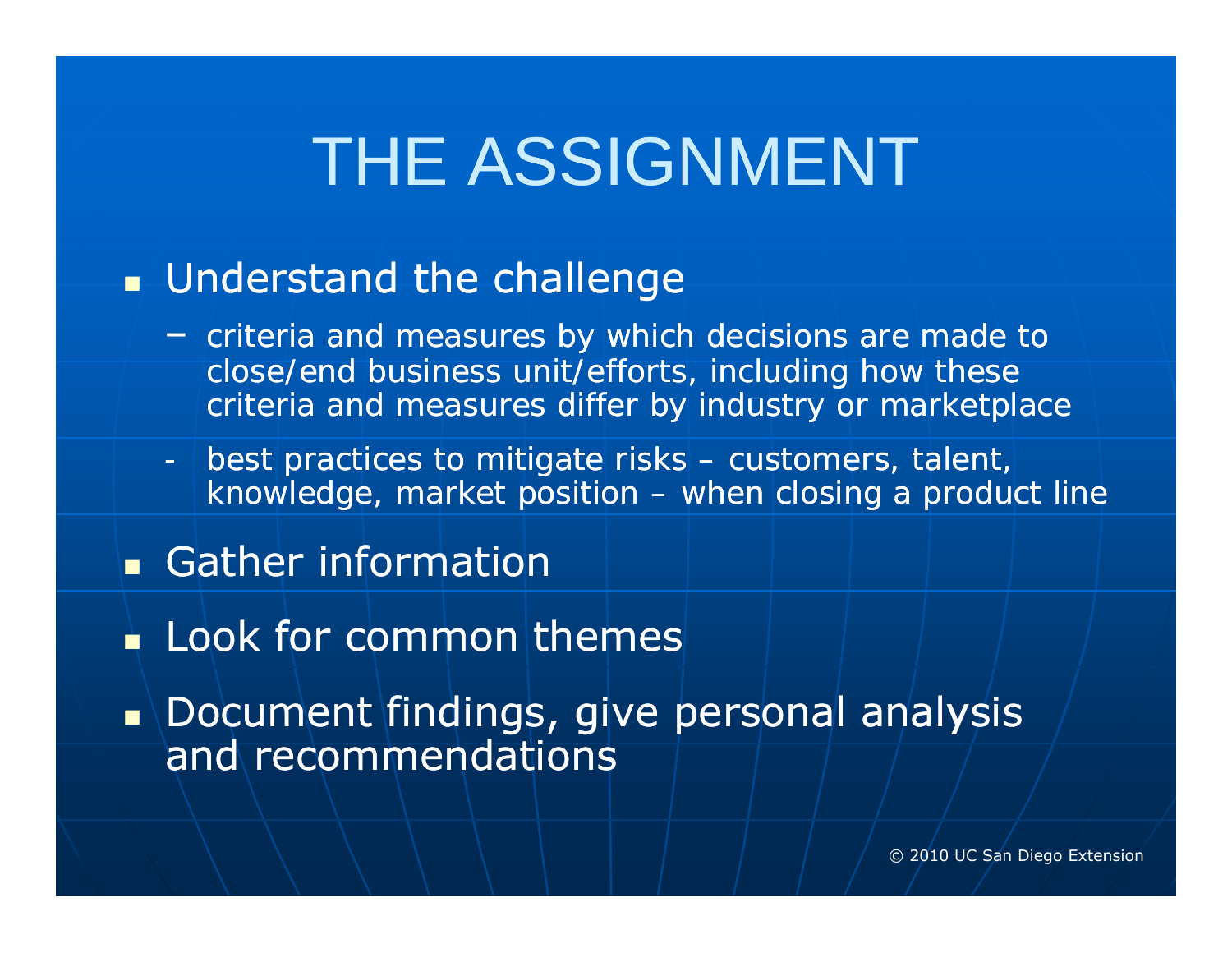## INFORMATION RECEIVED

### **Twelve team reports**

- 66 researchers
- 25 science and technology companies
- 117 interviews
- 529 survey respondents
- $\bullet$  Extensive literature review  $-$  231 citations

 $\blacksquare$  Swift and professional effort in completing the project and producing coherent and useful reports (five-eight weeks)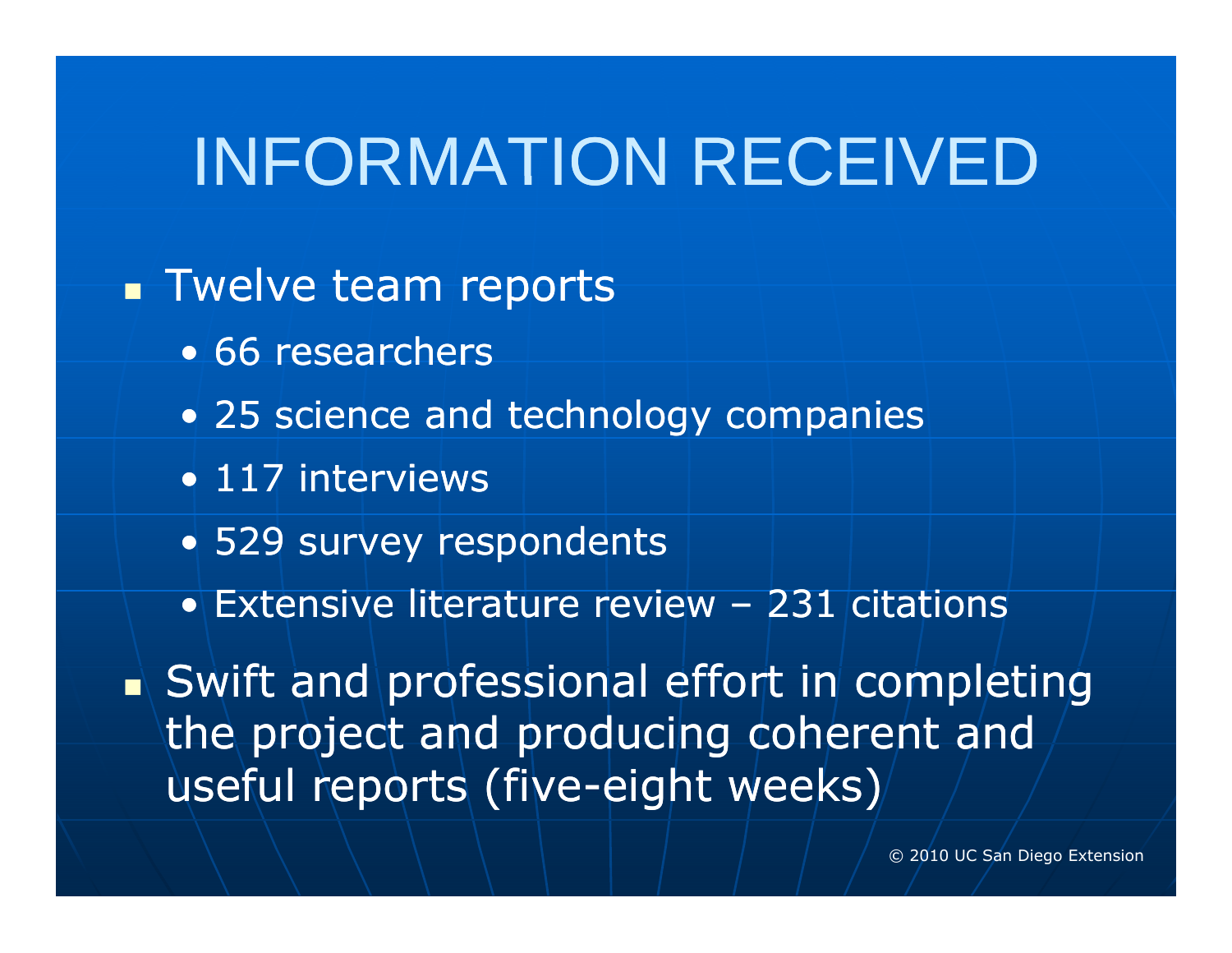### **Example 7 Criteria for Closure**

- Financial criteria dominate, but not as much as generally thought
	- Strategy/strategic fit is important (incl. consideration of competitors and alternatives)
	- $\blacksquare$  Potential often counter-balances performance
- Cannot avoid qualitative factors
	- Political bias or interests (constituents)
	- $\blacksquare$  Emotion (resistance, pride, guilt, etc.) ,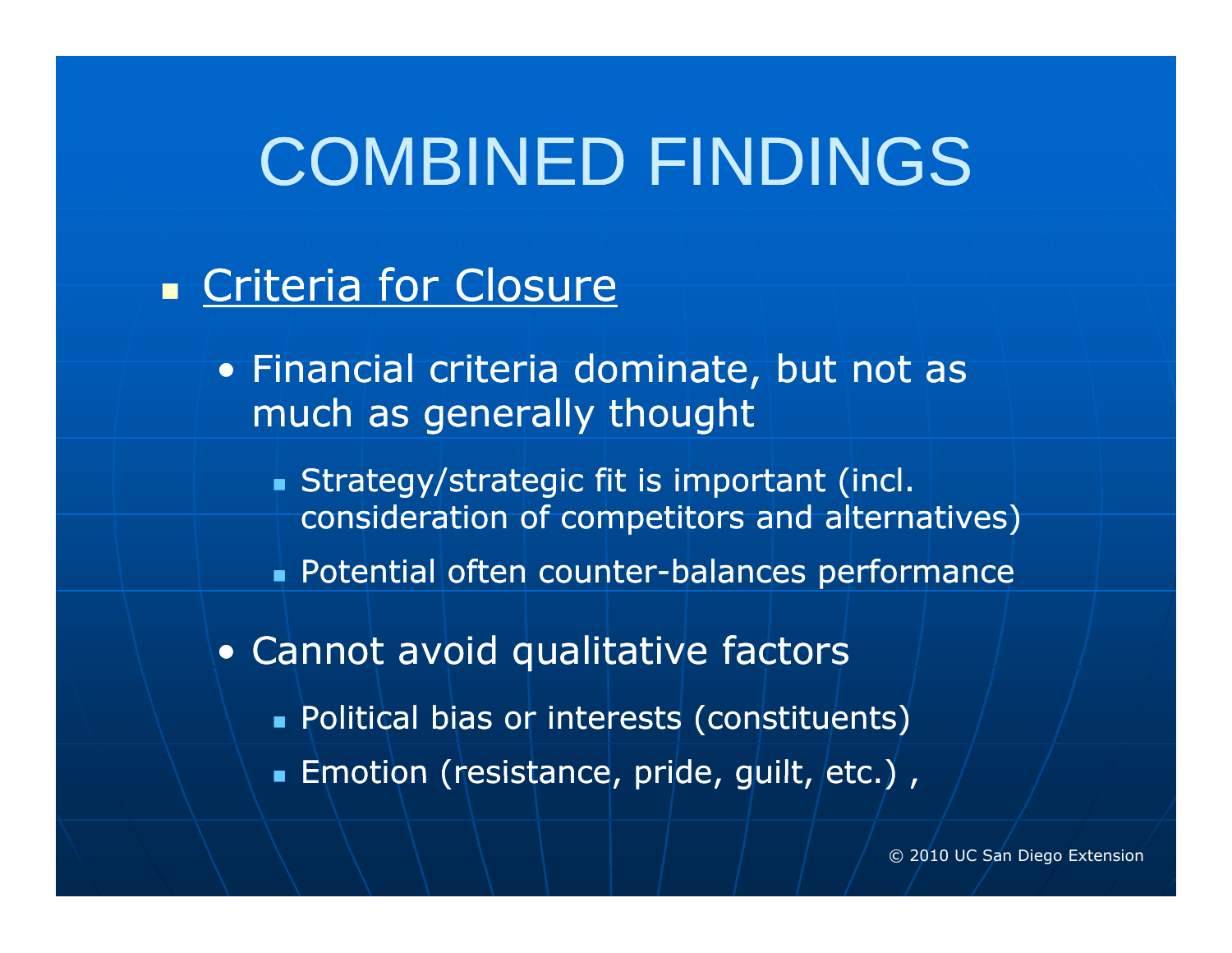- **Experience for Guiding Decisions** 
	- Financial
		- *Revenue measures* as an indicator of both potential confirmation of market assumptions – and performance (sales execution)
		- *Cost and cash flow measures* as an indicator of quality of execution, and confirmation of business model assumptions
		- *Investment/longitudinal/net measures* as an indicator of extracted value

#### • Other

**• Market change, technology change, customer** perception, change in corporate operations or image, "fit" (generally vague/qualitative metrics)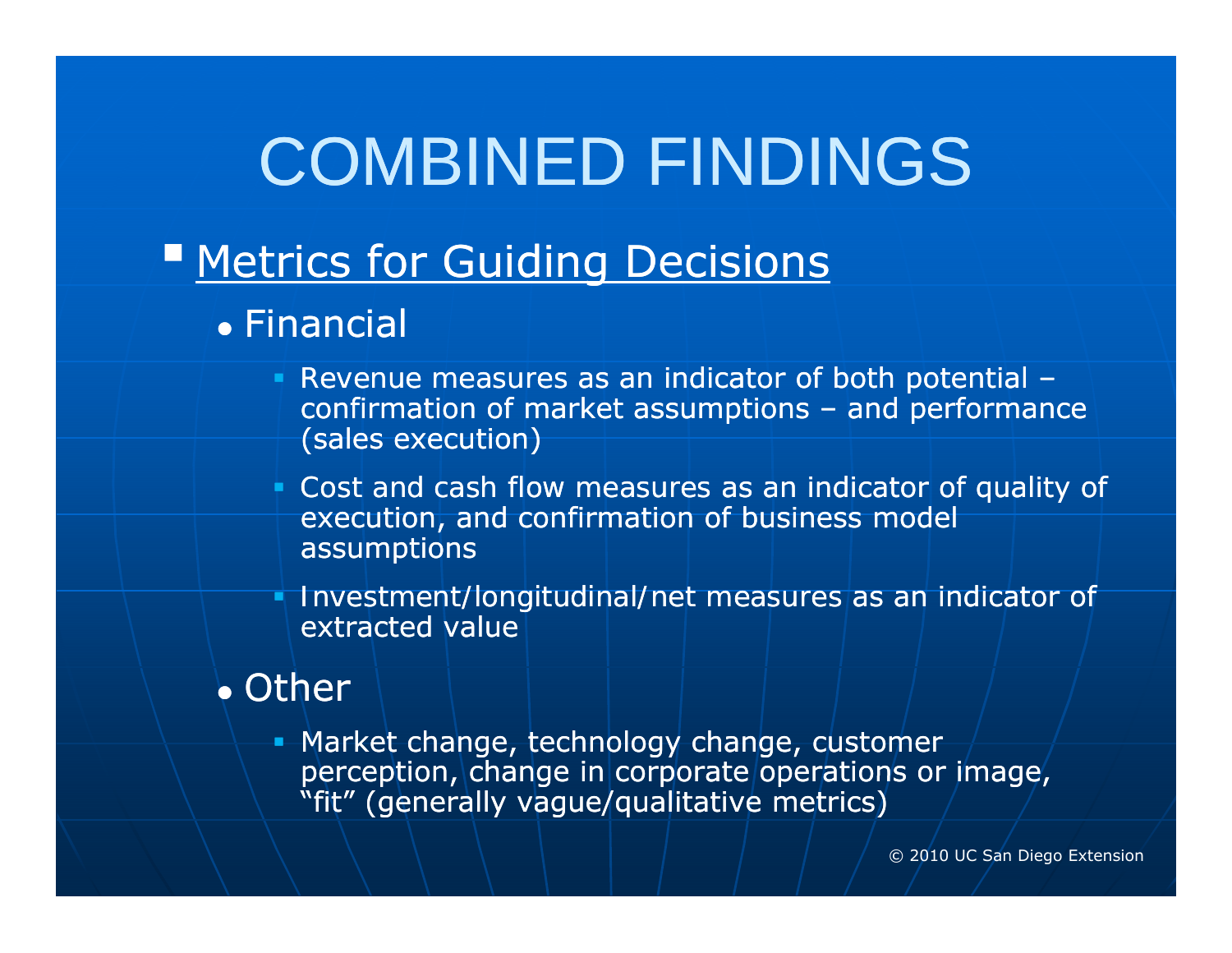### **Tradeoffs/Differences Between Sectors**

#### • Level of capitalization or barriers to entry/exit

 Larger capitalization/barrier to entry will endure a loss much longer, not because of "deeper pockets" but because of more investment in people, knowledge and relationships to protect (they often take on longer-horizon projects)

#### • Market or industry life cycle

**Dositioning/potential more important than performance in** early stages of a life cycle

#### • Customers

 $\blacksquare$  Customers with leverage can influence the timeline for the decision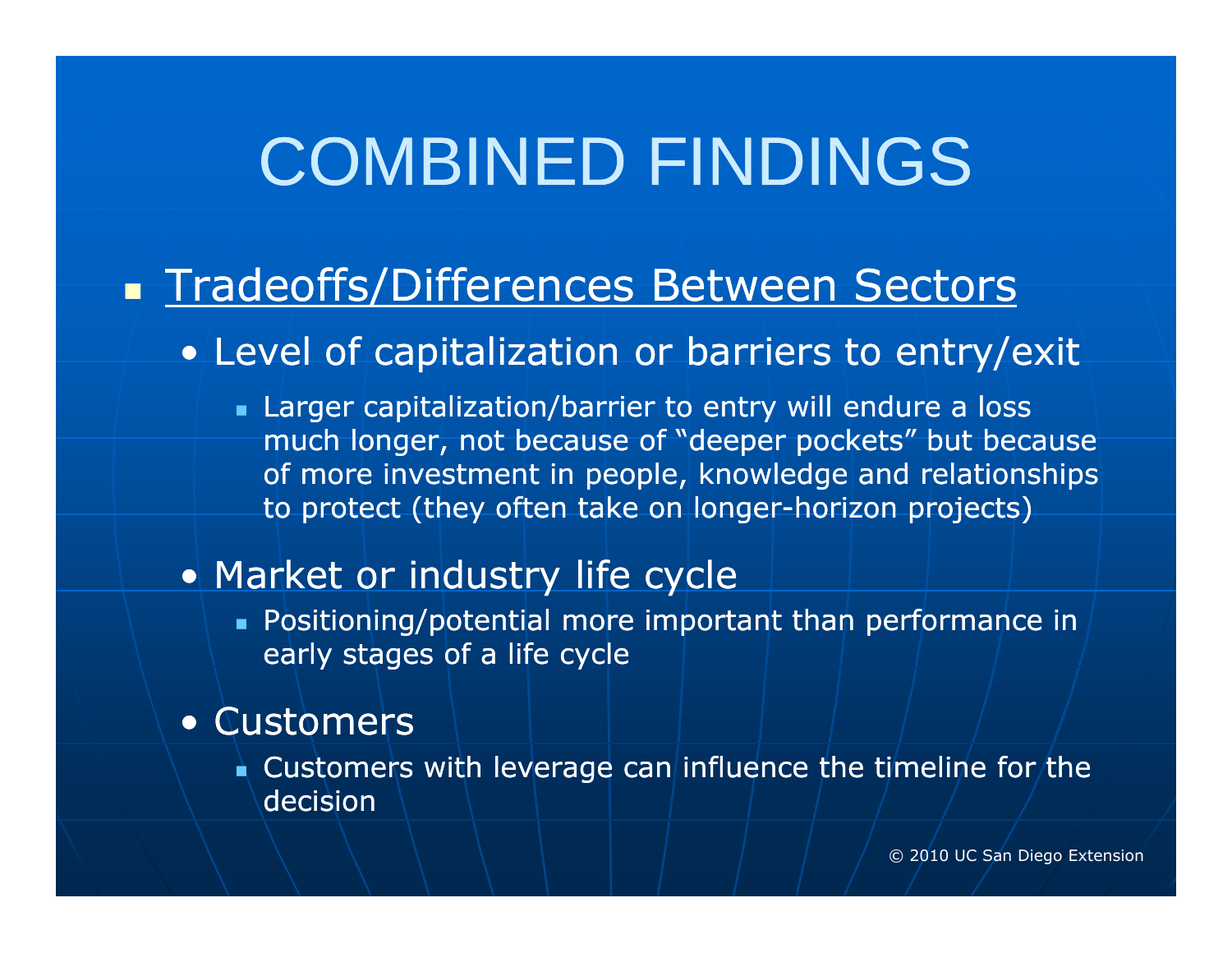### **Best Practices With Regard to Decisions**

- Know exactly what you want to achieve (and why) and decide ahead of time how to measure it
- Monitor a *full set* of metrics regularly
	- Monitor markets and technology and customers and image
	- . Don't confuse weak markets or business ideas with inability to execute (both result in poor performance)
- Act on what the indicators say promptly redirecting, reallocating, refining, repositioning, reinforcing can all avoid eventual closure
- $\bullet$  Once a decision has been made, close quickly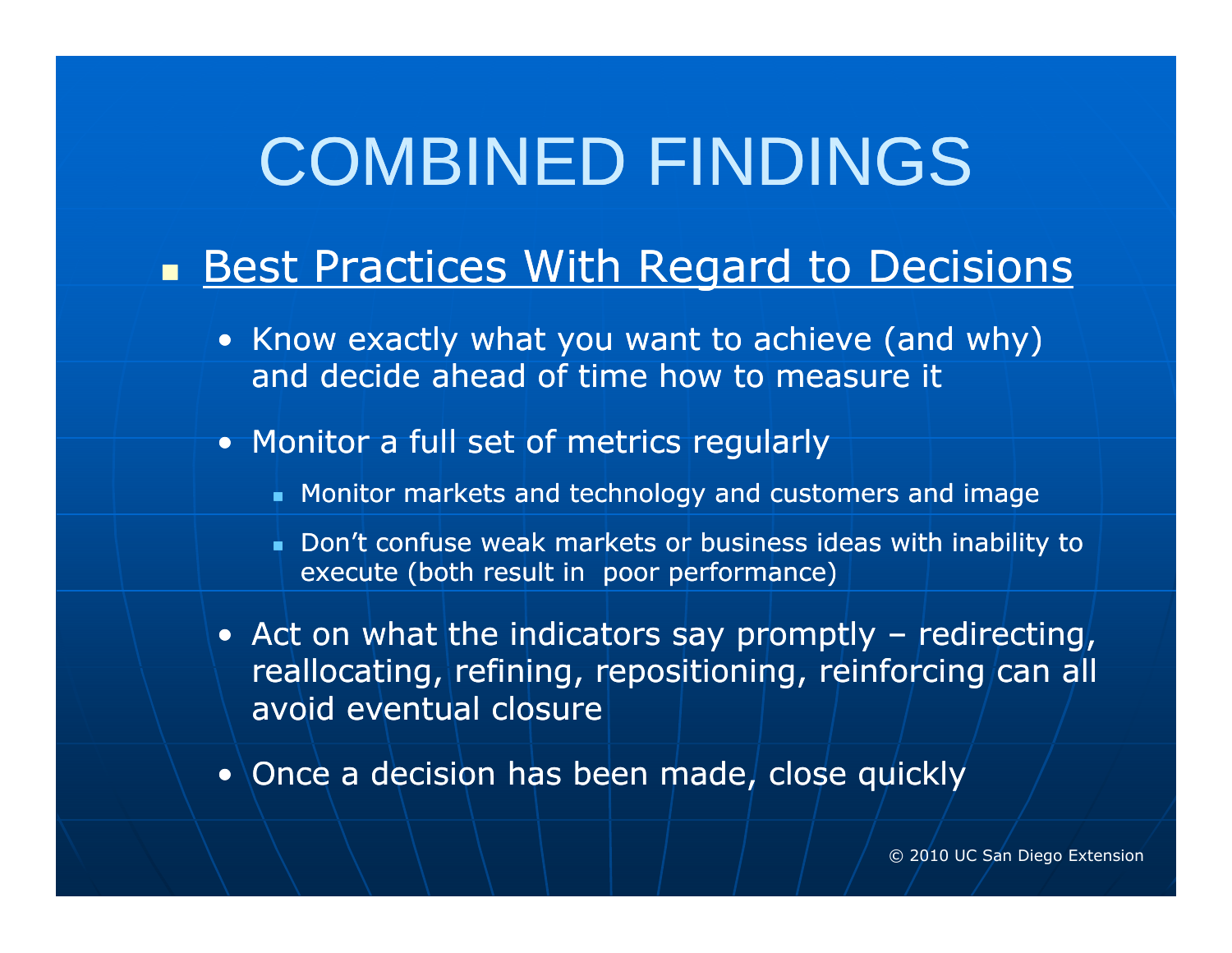### Mitigating Implementation Risk

**The best practices for dealing with** customers are the same as those for dealing with employees, or for dealing with suppliers, distributors, partners, etc.

#### **B** Key Practices:

- $\triangleright$  Give them attention (communicate, personal touch)
- $\triangleright\hspace{-.8mm}\mid$  Give them alternatives (another product, job options)
- > Give them support (services, incentives, parts, etc.)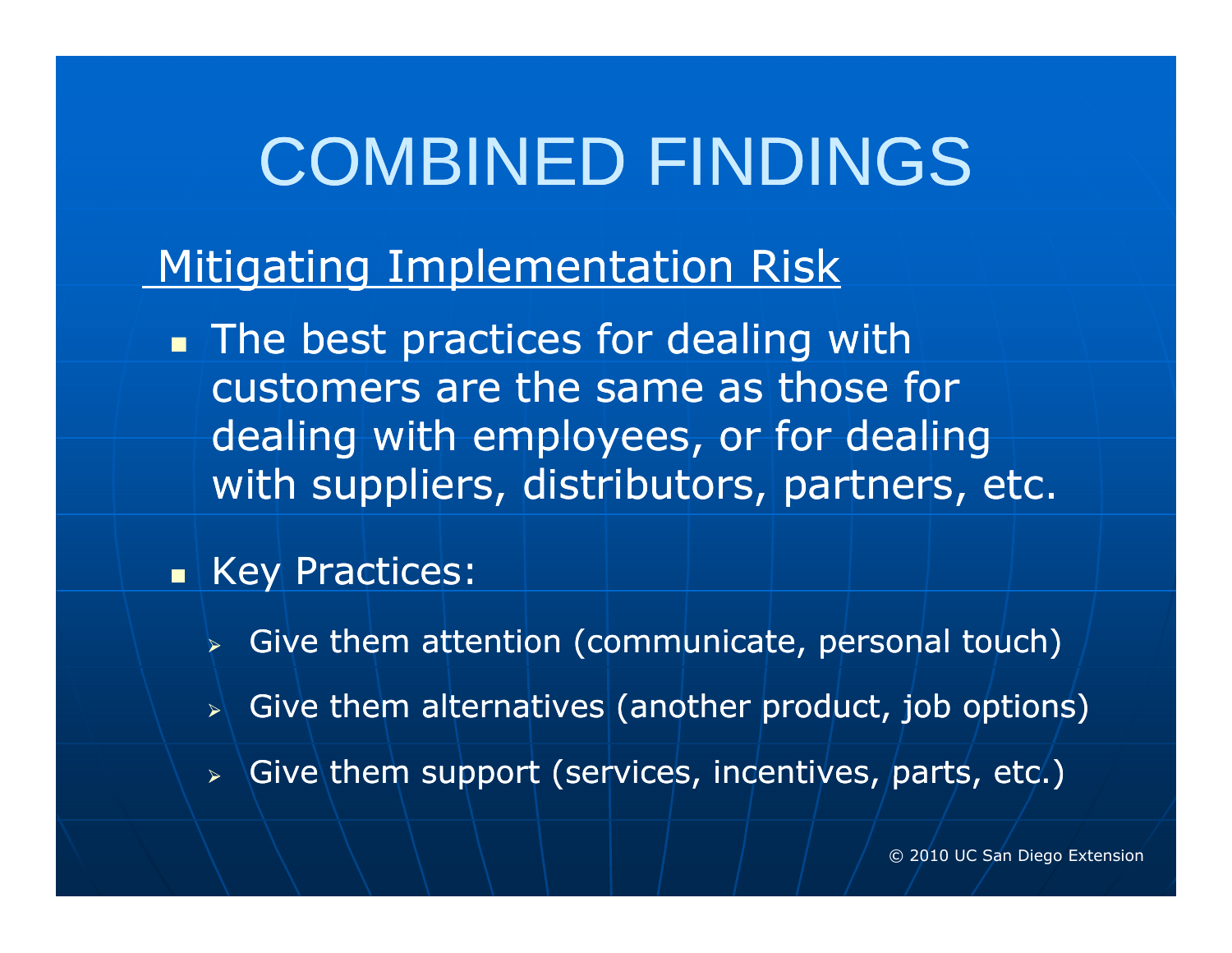### **Further implementation nuances:**

- **Use the situation as a unique, positive** opportunity (for example):
	- $\triangleright$  Strengthen relations with key customers
	- $\triangleright$  Re-allocate resources
	- $\triangleright$  Learn more about a market
	- $\triangleright$  Put renewed effort behind a potential new initiative

 $\blacksquare$  Identify who is most important to keep; plan and act accordingly